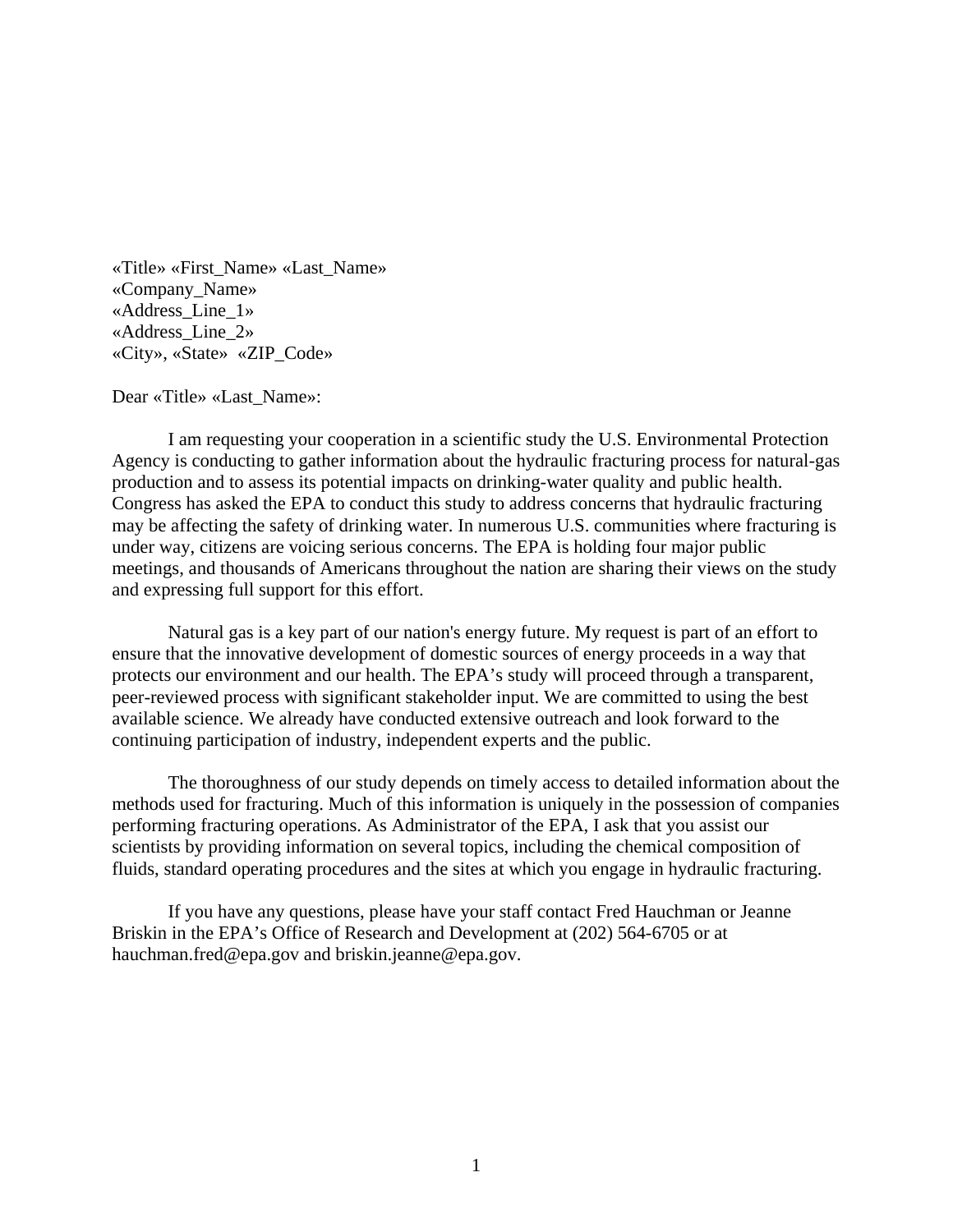We would appreciate your cooperation in this study. Please see the enclosure for our information request and more details.

Sincerely,

Lisa P. Jackson

Enclosure

cc: «CC\_name» «cc\_title»

### **ENCLOSURE**

## **UNITED STATES ENVIRONMENTAL PROTECTION AGENCY INFORMATION REQUEST**

The U.S. Environmental Protection Agency ("EPA" or "Agency") is conducting a scientific study to investigate the potential impact that hydraulic fracturing may have on drinking water quality and public health.

information to support the study. EPA is undertaking the hydraulic fracturing study at the request of the U. S. Congress, specifically the Appropriations Conference Committee of the House of Representatives. In its Fiscal Year 2010 budget report, the Committee asked EPA to carry out a study on the "relationship between hydraulic fracturing and drinking water, using a credible approach that relies on the best available science, as well as independent sources of information." EPA requests your cooperation in providing

 other companies in the industry should be able to provide to further support our study. **Please provide**  To help EPA evaluate the potential impact of hydraulic fracturing on drinking water quality and public health, EPA requests that you provide full and complete information in response to the questions set forth in this enclosure. Using your response, we will be identifying follow-up information that you or **the information within thirty (30) days of receipt of this request.** 

All submissions should be addressed to:

Rebecca Foster USEPA/ORD/NRMRL/GWERD P.O. Box 1198 (mailing address) 919 Kerr Research Dr. (delivery address) Ada, OK 74820 580-436-8750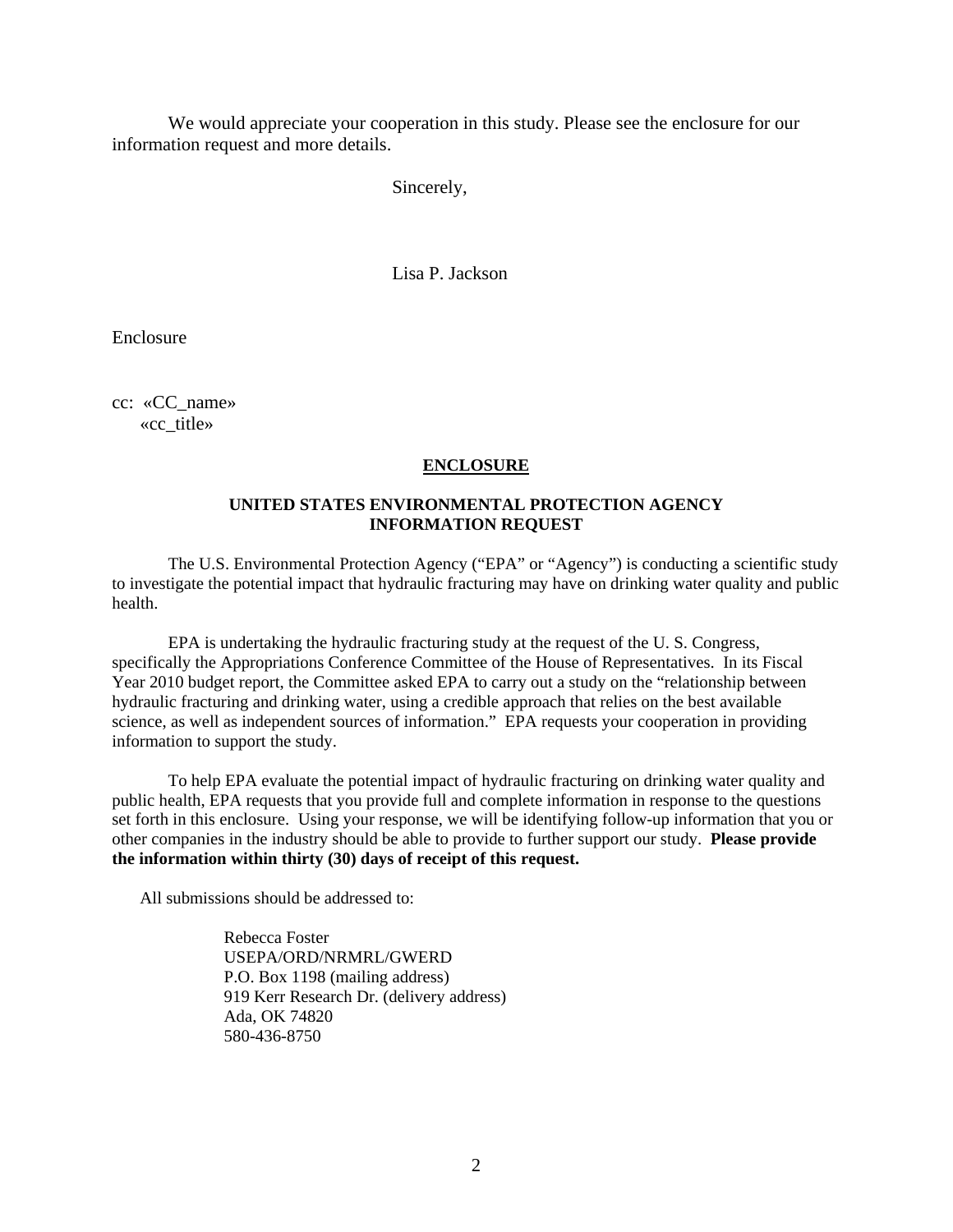**Additionally, EPA requests that within seven (7) days of receipt of this request, you provide notice as to whether or not you will submit all of the information requested**. Please notify Jeanne Briskin regarding your decision about whether or not you will submit all of the information requested at briskin.jeanne@epa.gov.

Data provided in response to this request may be claimed as Confidential Business Information (CBI) and will be handled in accordance with EPA confidentiality regulations at 40 CFR Part 2, Subpart B. All responses which contain information claimed as CBI must be clearly marked as such. Persons submitting information, any portion of which they believe is entitled to treatment as CBI by EPA, must assert a business confidentiality claim in accordance with 40 CFR 2.203(b) for each such portion. This claim must be made at the time that the information is submitted to EPA. If a submitter does not assert a confidentiality claim at the time of submission, EPA will consider this as a waiver of any confidentiality claim and the information may be made available to the public by EPA without further notice to the submitter.

EPA is requesting that you provide this information voluntarily; however, to the extent that EPA does not receive sufficient data in response to this letter, EPA will be exploring legal alternatives to compel submission of the needed information. Since EPA will be considering using its legal authorities to require submission if necessary, the standard for any determination of eligibility for confidential treatment will be that which applies to information that has been submitted pursuant to a requirement by EPA. By submitting information in response to this letter, you are agreeing to this standard.

Please read this enclosure carefully and follow the directions provided. Your response is requested within thirty (30) days of receipt of this letter. Directions for properly submitting information responsive to this request and for claiming CBI are included in the enclosure. Depending on the information you may provide in response to this request, EPA may follow up with a request for your voluntary submittal of additional information.

The information requested herein is separate from information requests that have been issued by the U.S. House of Representatives Committee on Energy and Commerce in furtherance of the Committee's investigation into the potential impacts of hydraulic fracturing. EPA asks that you submit the information requested, even if the identical information was, or will be, provided to the Committee in furtherance of its investigation.

EPA requests that the information you submit be verified by, and submitted under an authorized signature by, a responsible corporate officer, $\frac{1}{2}$  with the following certification:

> I certify that this document and all attachments were prepared under my direction or supervision in accordance with a system designed to assure that qualified personnel properly gather and evaluate the information submitted. Based on my inquiry of the person or persons who manage the system, or those persons directly responsible for gathering the information, I certify that the information submitted is, to the best of my knowledge and belief, true, accurate, and

-

<sup>&</sup>lt;sup>1</sup> The term "responsible corporate officer," as used herein, means a president, secretary, treasurer, or vicepresident of the corporation in charge of a principal business function, or any other person who performs similar policy or decision-making functions for the corporation.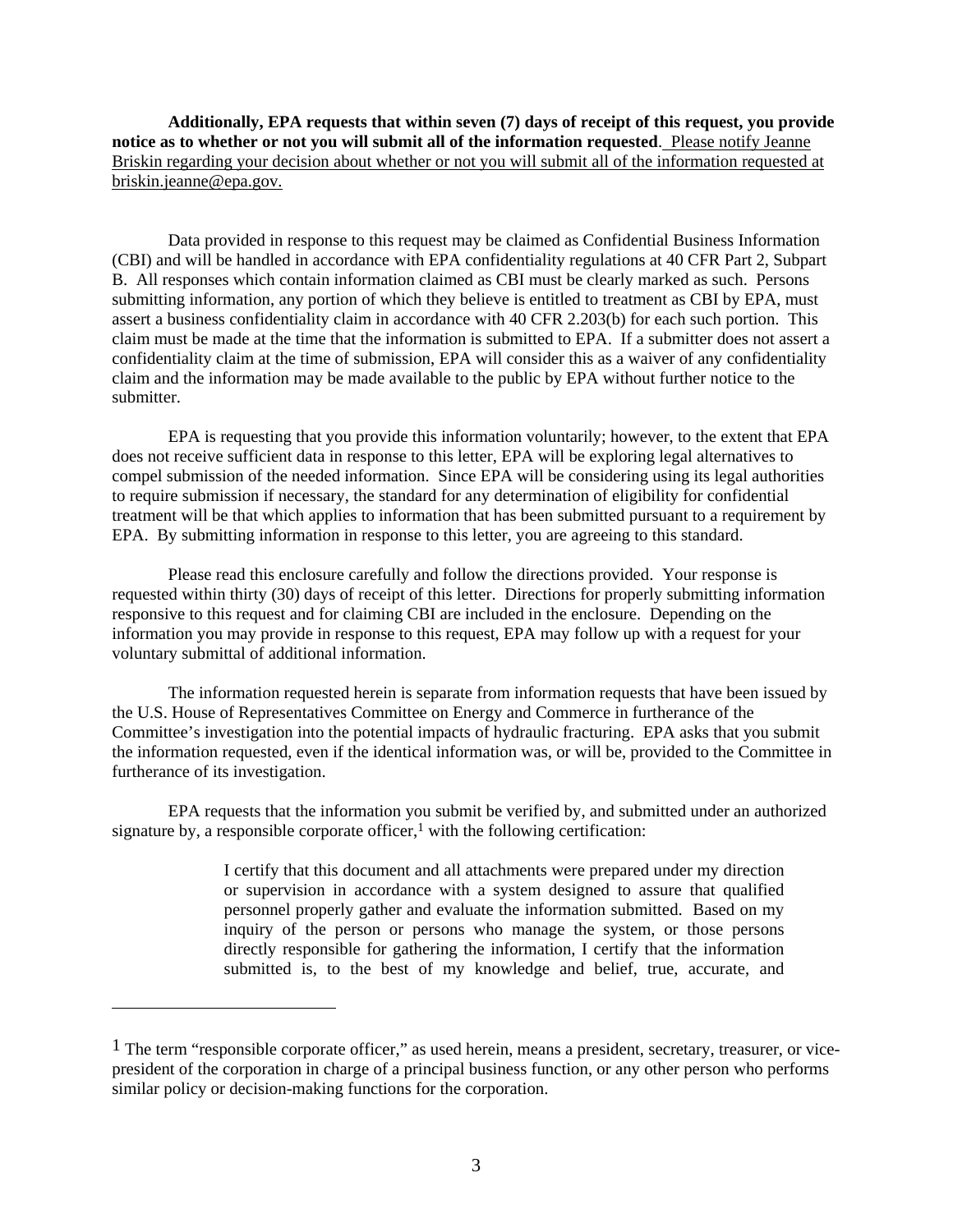complete. I am aware that there are significant penalties for submitting false information, including the possibility of fine and imprisonment for knowing violations.

As referenced above, requests for confidential treatment of documents must be made when information or access to records is provided and in accordance with the instructions provided below.

### **INSTRUCTIONS**

EPA requests that you follow the instructions below in developing and submitting responses to this information request:

- A. Respond to Each Request Completely. Each request is numbered and may contain also submit any documents you relied on in preparing your response. subparts identified by lowercase letters. A separate response should be made to each request and subpart. Provide a separate narrative response to each request and subpart and clearly identify your responses with the number, subpart, and text of the request to which it corresponds. Each question posed should be answered. If the appropriate response is "none" or "not applicable," that information should be so stated. You should
- B. Source(s) of Response. Include with each narrative response, the name, position, and title of each person(s) who provided information responsive to the request.
- C. Electronic Submittal. You should submit your responses as one or more electronic files on a CD or similar media storage device in a form that allows EPA to readily retrieve and utilize the information using commercially available software. To that end, EPA requests that your responses be provided on the CD enclosed with this request and that you use the Excel spreadsheet format contained on the CD. Your electronic files should be accompanied by a letter that identifies the file software and version, file name(s),  $size(s)$ , date(s), and time(s) of creation. Your electronic files should include any documents you relied on in preparing your responses.
- D. Submitting Maps. When submitting maps, identify the scale of the map, the map title and an explanation of what the map depicts. When identifying features on the map, either label the feature at its location on the map or include in the map's legend the symbol used for identifying the feature.
- E. Submission of Documents. Label each document submitted with the request number and subpart (if applicable) to which it corresponds. Date stamp each document you submit. If anything is deleted from a document produced in response to this request, state the reason for and the subject matter of the deletion.
- F. Documents Responsive to More than One Request. If a document you submit is responsive to more than one request, please provide one copy of the document and identify all the requests, by number and subpart, to which it corresponds.
- G. Do Not Substitute Derivative or Summary Documents. Where a document is requested, please provide the responsive document. You may, if you wish, provide additional or explanatory documents to accompany the responsive document(s).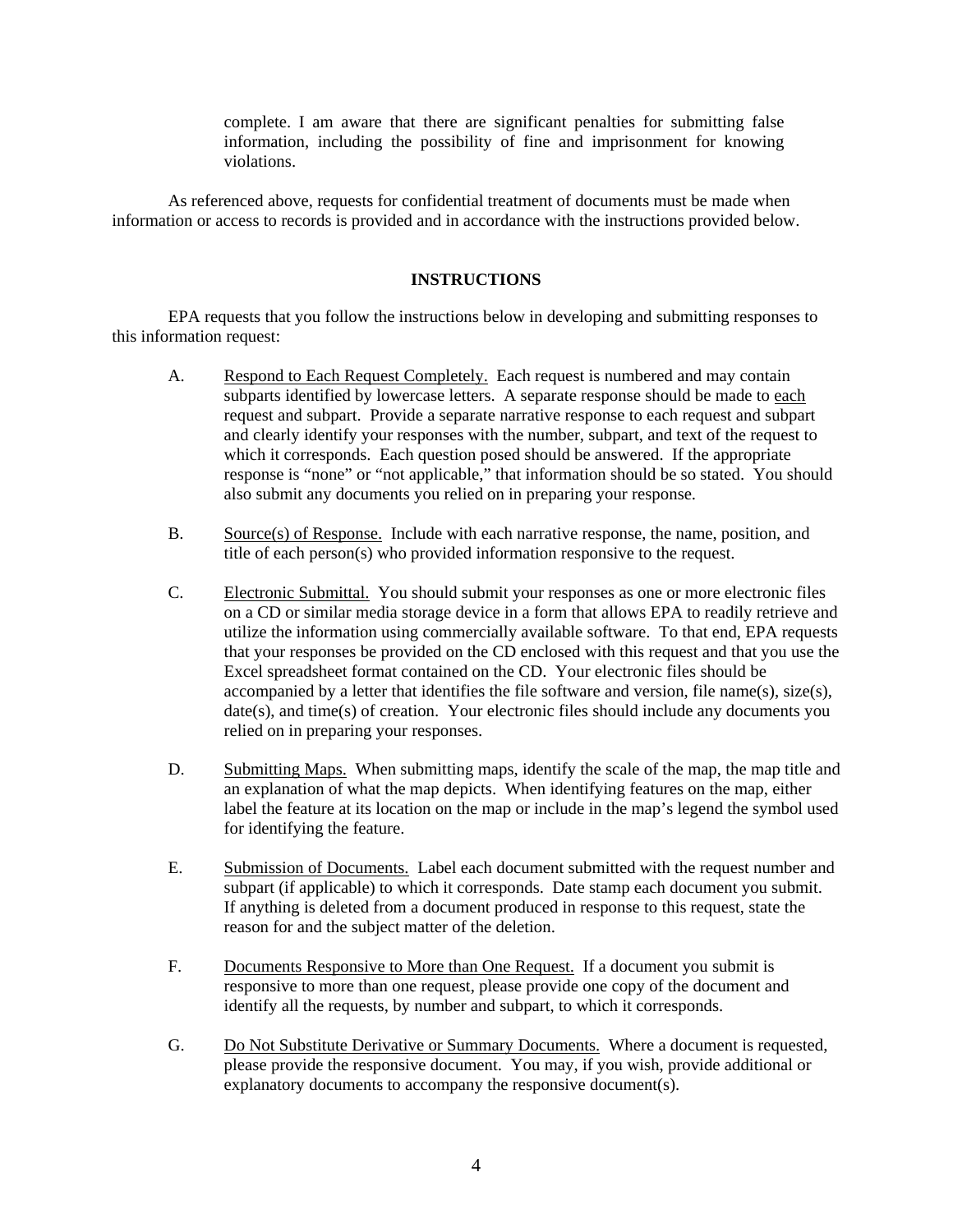- H. Provide the Best Information Available. Unless otherwise specified, we are not requesting that you create new data or information. However, you should provide responses to the best of your ability, even if the information sought was never put down in writing or if the written documents are no longer available. You should seek responsive information from current and former employees and/or agents. If you cannot provide a precise answer to any questions, please approximate and state the reason for your inability to be specific.
- I. Unavailability of Records. If you are unable to respond to a request in a detailed and complete manner, or if you are unable to provide any of the information requested, indicate the reason for your inability to do so. If a record(s) responsive to a request is not in your possession, custody, or control and you have reason to believe that another person may be able to provide it, state the reasons for your belief and provide the person's name, address, telephone number, and any information available (i.e., author, date, or subject matter) about the record(s).
- J. Documents That Have Been Transferred. If any records responsive to a request have been transferred or otherwise disposed of, identify the document, identify the person to whom it was transferred, describe the circumstances surrounding such transfer or other disposition, and state the date or approximate date of such transfer or other disposition.
- K. Provide and/or Correct Information on a Continuing Basis. If any records responsive to a request are not known or are not available to you at the time you submitted your response, but later become known or available to you, you should submit the new information as a supplement to your response. If at any time after submission of your response you learn that any portion is or becomes false, incomplete, or misrepresents the facts, you should notify EPA of this fact as soon as possible and provide a corrected response. If any part of the response to this information request is found to be false, the signatory to the response and the company may be subject to criminal prosecution.
- disclosure of which to the general public may constitute an invasion of privacy, should be L. Identify Personal Privacy Information. Personnel and medical files, and similar files, the segregated from your responses, included on separate sheet(s), and marked as "Personal Privacy Information." You should note, however, that unless prohibited by law, EPA may disclose this information to the general public without further notice to you.
- M. Indicate Objections to Requests. While you may indicate that you object to certain requests contained in this information request, EPA requests that you provide responsive information notwithstanding those objections.
- N. Claims of Privilege. If you claim that an entire document responsive to this information request is a communication for which you assert that a privilege exists, identify the document and provide the basis for asserting the privilege. For any document for which you assert that a privilege exists for a portion of it, provide the portion of the document for which you are not asserting a privilege; identify the portion of the document for which you are asserting the privilege; and provide the basis for such an assertion. Please note that regardless of the assertion of any privilege, any facts contained in the document which are responsive to this information request should be disclosed in your response.
- O. Confidential Business Information. You should provide the information requested even though you consider it confidential information or trade secrets. You may assert a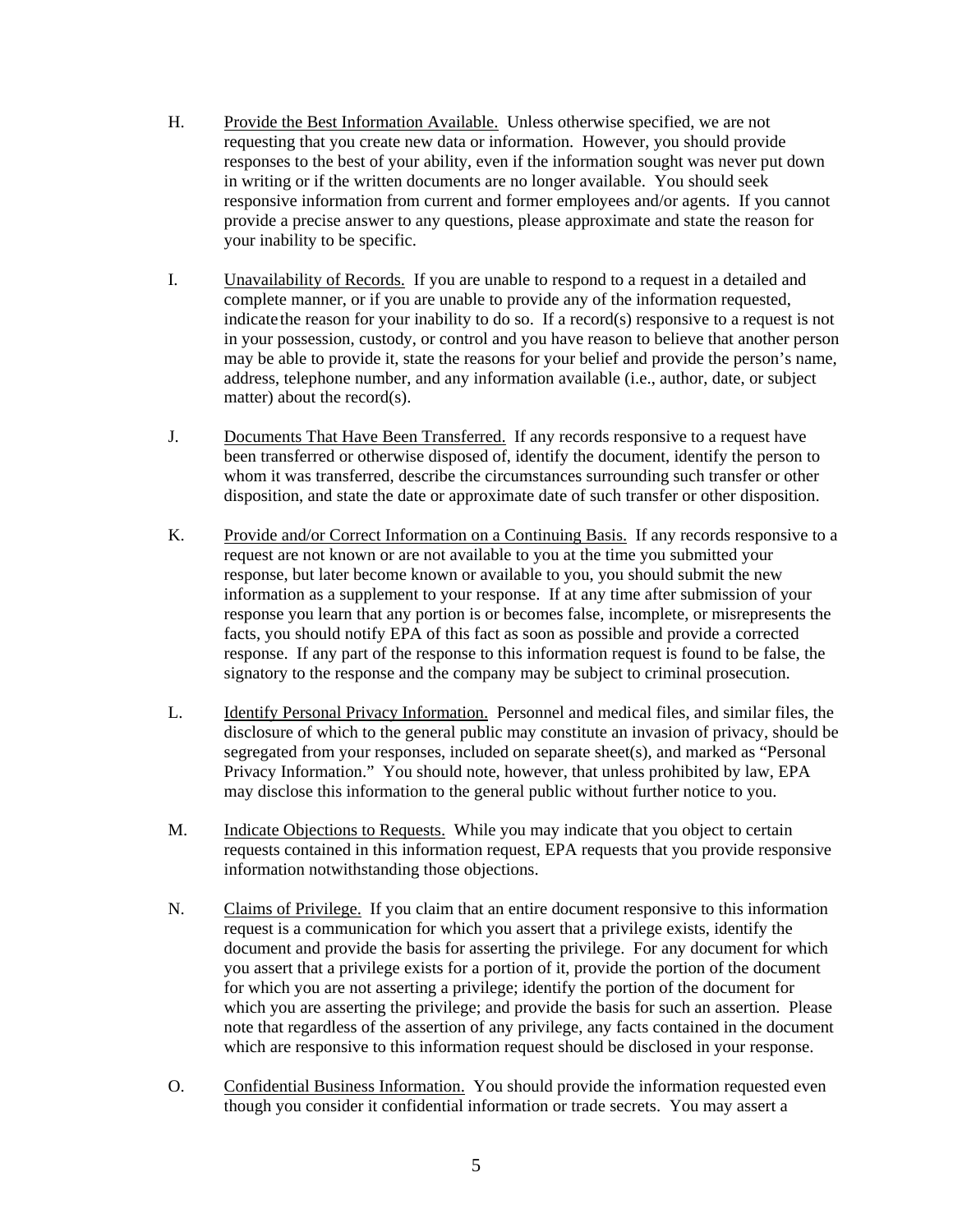business confidentiality claim for part or all of the information requested, as described below and set forth in 40 C.F.R. Part 2, Subpart B. Information covered by such a claim will be disclosed by EPA only to the extent and only by the procedures set forth in 40 C.F.R. Part 2, Subpart B. If no confidentiality claim accompanies the information when EPA receives it, the information may be made available to the public by EPA without further notice to you.

 *trade secret, proprietary,* or *company confidential*. You must clearly identify allegedly confidential If you wish EPA to treat any information or response as "confidential," you must advise EPA and comply with the following procedures. Place on or attach to the information at the time it is submitted to EPA a cover sheet, stamped or typed legend, or other suitable form of notice employing such language as portions of otherwise non-confidential documents, and you may want to submit these separately to facilitate identification and handling by EPA. EPA will ask you to substantiate each claim of confidential business information by separate letter in accordance with applicable EPA regulations, 40 C.F.R. Part 2, Subpart B.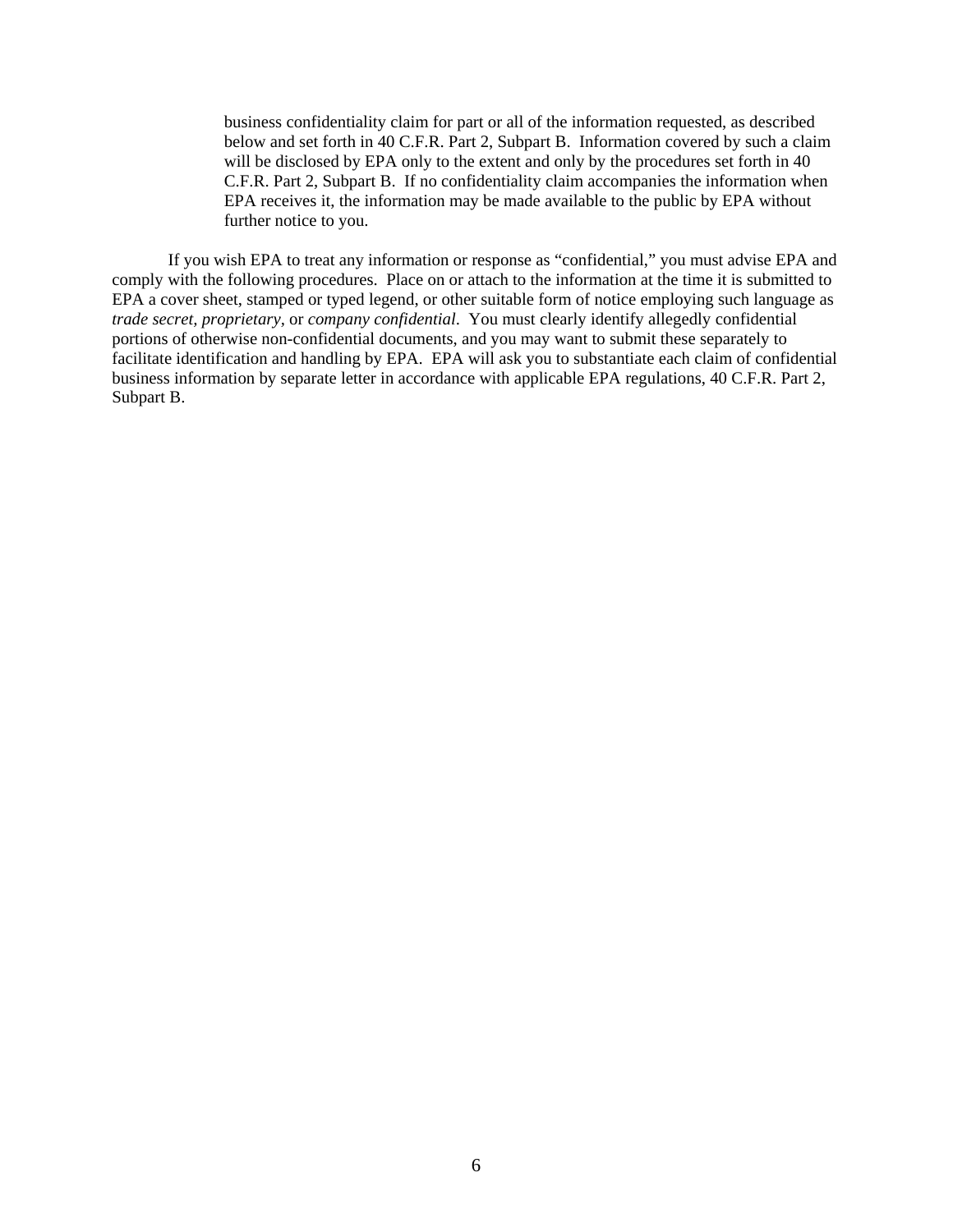# **DEFINITIONS**

Please use the following definitions for purposes of responding to the questions set forth below:

Except as otherwise defined below, terms in this information request have the same definition used in the CWA, 33 U.S.C. §§ 1251 through 1387, RCRA, 42 U.S.C. §§ 6901 through 6992k, and TSCA, 15 U.S.C. §§ 2601 through 2695d, and the regulations promulgated thereunder.

- A. The terms "and" and "or" shall be construed either disjunctively or conjunctively as necessary to bring within the scope of this information request any information which might otherwise be construed to be outside its scope.
- B. The term "any," as in "any documents," for example, shall mean "any and all."
- C. The term "Company" shall mean the entity identified as the addressee on the cover letter to this information request and all related and affiliated corporate entities (including, but not limited to, parent corporations, subsidiaries, joint ventures, partnerships, and affiliates) that perform hydraulic fracturing services.
- D. The term "correspondence" or "communications" includes, but is not limited to, all oral, written, telephonic, facsimile, and electronic correspondence and/or communications.
- E. The term "describe" means to detail, depict, or give an account of the requested information, or to report the content of any oral and/or written correspondence, communication, or conversation, or to report the contents of any document, including the title, the author, the position or title of the author, the addressee, the position or title of the addressee, indicated or blind copies, date, subject matter, number of pages, attachment or appendices, and all persons to whom the document was distributed, shown, or explained.
- F. The terms "document" and "documents" shall mean any information subject to any method of recording, storage, or transmittal, and shall include any information now or formerly in your possession, custody or control, or now or formerly in the possession, custody or control of any agent acting on your behalf. "Document" shall include, but not be limited to:
	- 1. Writings of any kind, formal or informal, whether or not wholly or partially in handwriting, typed form, or printed form, including drafts, originals, and nonconforming copies that contain deletions, insertions, handwritten notes or comments, and including (by way of illustration and not by way of limitation) any of the following:
		- a. invoices, receipts, endorsements, checks, bank drafts, canceled checks, deposit slips, withdrawal slips, orders;
		- b. letters, correspondences, faxes, telegrams, telexes, electronic communications including, but not limited to, e-mails and other correspondence using computers or other electronic communication devices;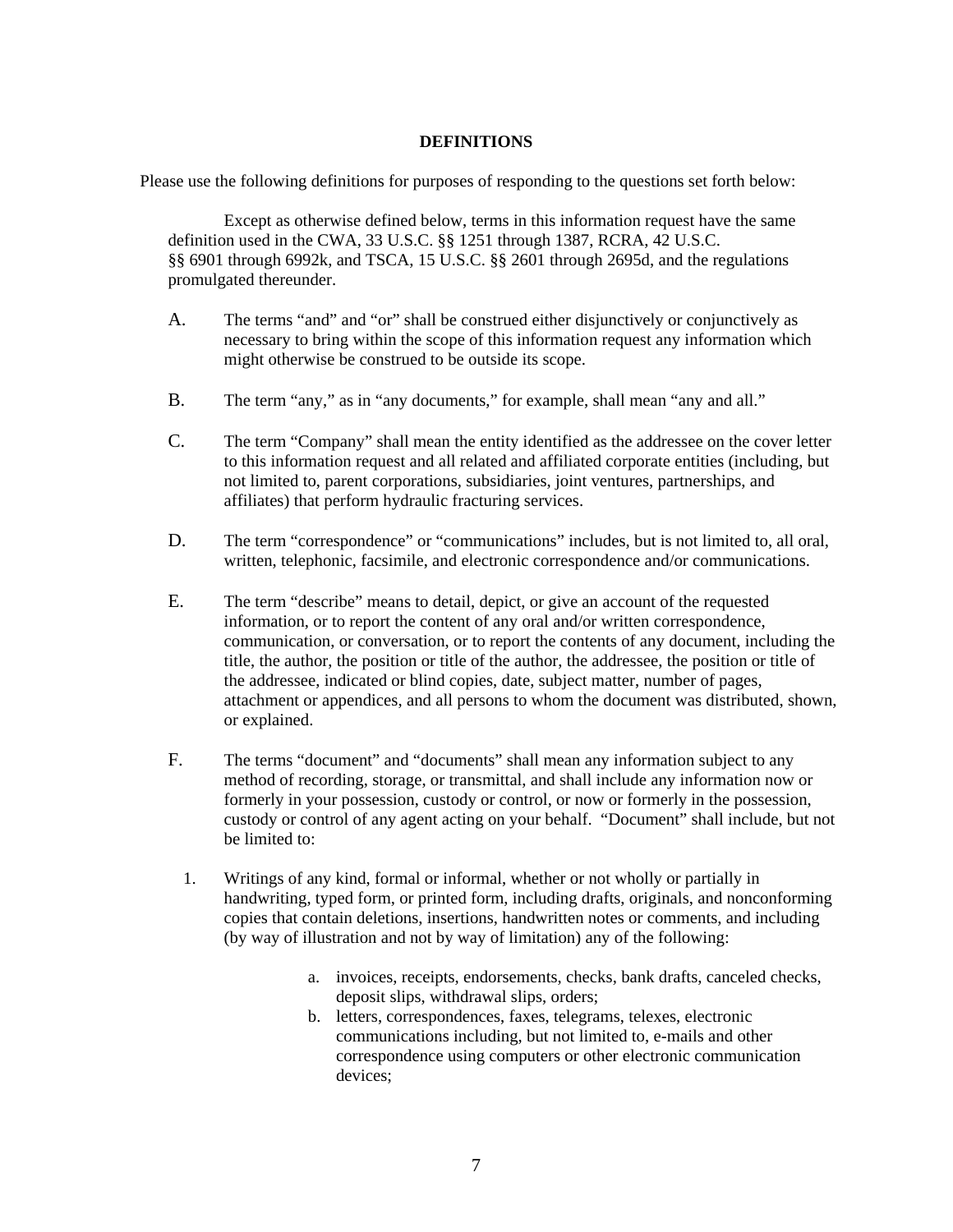- c. minutes, memoranda of meetings and telephone and other conversations, telephone messages;
- d. agreements, contracts, and the like;
- e. log books, diaries, calendars, desk pads, journals;
- f. bulletins, circulars, forms, pamphlets, statements;
- g. reports, notice, analysis, notebook;<br>h. graphs, charts; or
- 
- i. records, pamphlets, surveys, manuals, statistical compilations, pictures.
- 2. Microfilm or other film record, photograph, or sound recording on any type of device.
- 3. Any tape, disc, or other type of memory generally associated with computers and data processing, together with:
	- a. the programming instructions and other written material necessary to use such disc, disc pack, tape, or other type of memory; and
	- b. printouts of such disc, disc pack, tape, or other type of memory.
- 4. Attachments to or enclosures with any document.
- G. The term "flowback" as used in this information request refers to the water mixture produced when the hydraulic fracturing procedure is completed and pressure is released, and the direction of fluid flow reverses. The well is "cleaned up" by allowing water and excess proppant to flow up through the wellbore to the surface. Both the process and the returned water are commonly referred to as "flowback" and the term is used in both ways herein.
- H. The term "identify" or "provide the identity of" means, with respect to a person to set forth: (a) the person's full name, (b) present or last known business and home addresses and telephone numbers; (c) present or last known employer (including the full name and address), with job title, and position or business;
- I. The term "identify" or "provide the identity of" means, with respect to a corporation, partnership, business trust, government office or division, or other entity (including a sole proprietorship), to set forth: (a) its full name; (b) complete street address; (c) legal form (e.g. corporation, partnership); (d) the state under whose laws the entity was organized; and (e) a brief description of its business.
- J. The term "identify" or "provide the identity of" means, with respect to a document, to provide: (a) its customary business description (e.g., letter, invoice); (b) its date; (c) its number if any (e.g., invoice or purchase order number); (d) the identity of the author(s), the address, and the addressee(s) and/or recipient(s); (e) and a summary of the substance or the subject matter.
- K. The term "person" means an individual, trust, firm, joint stock company, corporation (including a government corporation), limited liability company, partnership, association, State, municipality, commission, political subdivision of a State, or an interstate body.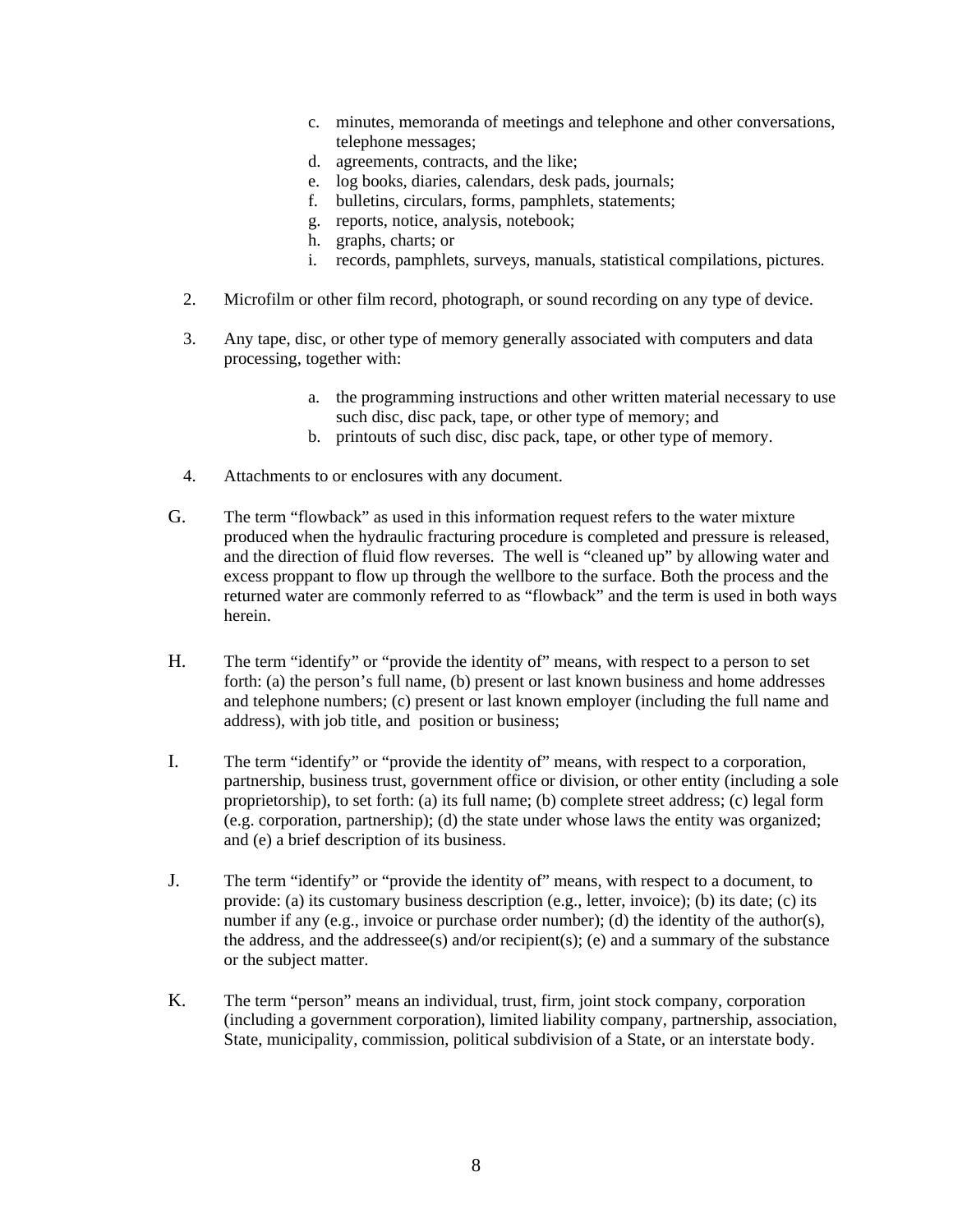- L. The term "produced water" as used in this information request refers to the water mixture produced when the drilling and fracturing of the well are completed, and water is produced along with the natural gas. Some of this water is returned fracture fluid and some is natural formation water. These produced waters move back through the wellhead with the gas.
- M. The term "site" means a property where natural gas drilling and related activities occur, whether or not the property is owned or leased by the Company, including all areas within the exterior boundaries of that property. Multiple wells may be located at a single site.

# **QUESTIONS**

### **Your response to the following questions is requested within thirty (30) days of receipt of this information request:**

- 1. Provide the name of each hydraulic fracturing fluid formulation/mixture distributed or utilized by the Company within the past five years from the date of this letter. For each formulation/mixture, provide the following information for each constituent of such product. "Constituent" includes each and every component of the product, including chemical substances, pesticides, radioactive materials and any other components.
	- a. Chemical name (e.g., benzene use IUPAC nomenclature);
	- b. Chemical formula (e.g.,  $C_6H_6$ );
	- c. Chemical Abstract System number (e.g., 71-43-2);
	- d. Material Safety Data Sheet;
	- e. Concentration (e.g., ng/g or ng/L) of each constituent in each hydraulic fracturing fluid product. Indicate whether the concentration was calculated or determined analytically. This refers to the actual concentration injected during the fracturing process following mixing with source water, and the delivered concentration of the constituents to the site. Also indicate the analytical method which may be used to determine the concentration (e.g., SW-846 Method 8260, in-house SOP), and include the analytical preparation method (e.g., SW-846 Method 5035), where applicable;
	- f. Identify the persons who manufactured each product and constituent and the persons who sold them to the Company, including address and telephone numbers for any such persons;
	- g. Identify the purpose and use of each constituent in each hydraulic fracturing fluid product (e.g., solvent, gelling agent, carrier,);
	- h. For proppants, identify the proppant, whether or not it was resin coated, and the materials used in the resin coating;
	- i. For the water used, identify the quantity, quality and the specifications of water needed to meet site requirements, and the rationale for the requirements;